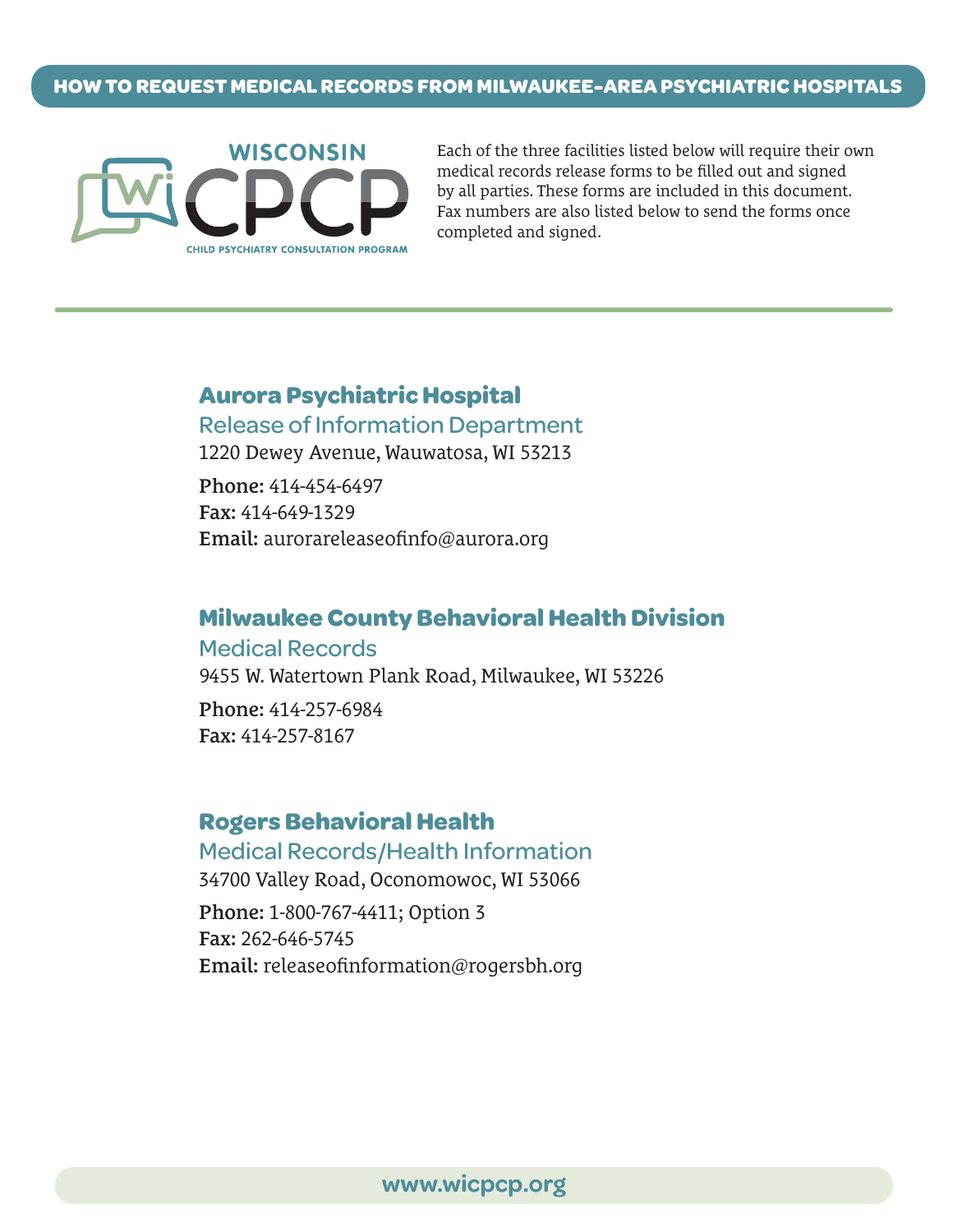**CO** Aurora Health Care<sup>®</sup> Milwaukee, Wisconsin

| MRN: |  |
|------|--|
|------|--|

|    | 2) AUTHORIZES:<br>Aurora Psychiatric Hospital<br>Aurora Sheboygan Memorial Medical Center<br>Aurora Health Care Metro, Inc.                                                                                                                                                                                                                                                                                                                                                                                                                                                                                                                                                                                                                                                                                                                                                                                                                                                                                                 |                                                                                                    |                                                                                                       |
|----|-----------------------------------------------------------------------------------------------------------------------------------------------------------------------------------------------------------------------------------------------------------------------------------------------------------------------------------------------------------------------------------------------------------------------------------------------------------------------------------------------------------------------------------------------------------------------------------------------------------------------------------------------------------------------------------------------------------------------------------------------------------------------------------------------------------------------------------------------------------------------------------------------------------------------------------------------------------------------------------------------------------------------------|----------------------------------------------------------------------------------------------------|-------------------------------------------------------------------------------------------------------|
| 3) | TO DISCLOSE TO: Self OR Recipient Name/Facility _________________________________                                                                                                                                                                                                                                                                                                                                                                                                                                                                                                                                                                                                                                                                                                                                                                                                                                                                                                                                           |                                                                                                    |                                                                                                       |
|    | Relationship to Recipient (specify insurance, therapist, school, family member, etc.): <b>Supply and the contract of the contract of the contract of the contract of the contract of the contract of the contract of the contrac</b>                                                                                                                                                                                                                                                                                                                                                                                                                                                                                                                                                                                                                                                                                                                                                                                        |                                                                                                    |                                                                                                       |
|    |                                                                                                                                                                                                                                                                                                                                                                                                                                                                                                                                                                                                                                                                                                                                                                                                                                                                                                                                                                                                                             |                                                                                                    |                                                                                                       |
|    | $\bigsqcup$ Will pick-up                                                                                                                                                                                                                                                                                                                                                                                                                                                                                                                                                                                                                                                                                                                                                                                                                                                                                                                                                                                                    |                                                                                                    |                                                                                                       |
|    |                                                                                                                                                                                                                                                                                                                                                                                                                                                                                                                                                                                                                                                                                                                                                                                                                                                                                                                                                                                                                             |                                                                                                    |                                                                                                       |
| 4) | CHECK HERE IF AUTHORIZATION IS RECIPROCAL (in other words, the disclosing party and the recipient(s)<br>may mutually exchange the information noted below.)                                                                                                                                                                                                                                                                                                                                                                                                                                                                                                                                                                                                                                                                                                                                                                                                                                                                 |                                                                                                    |                                                                                                       |
| 5) | <b>DATE(S) OF INFORMATION TO BE DISCLOSED:</b> From $\frac{1}{(month/year)}$ to $\frac{1}{(month/year)}$                                                                                                                                                                                                                                                                                                                                                                                                                                                                                                                                                                                                                                                                                                                                                                                                                                                                                                                    |                                                                                                    |                                                                                                       |
| 6) | INFORMATION TO BE DISCLOSED: $\Box$ Verbal<br>$\Box$ Written                                                                                                                                                                                                                                                                                                                                                                                                                                                                                                                                                                                                                                                                                                                                                                                                                                                                                                                                                                |                                                                                                    |                                                                                                       |
|    | □ HIV Test Results<br>Alcohol & Other Drug Abuse (AODA) Assessment<br><b>Discharge Instructions</b><br><b>Lab Results</b><br>Discharge Summary<br>Diagnostic Tests: _____________________________<br>History & Physical                                                                                                                                                                                                                                                                                                                                                                                                                                                                                                                                                                                                                                                                                                                                                                                                     | Identity and Presence in Treatment<br>Legal Status/Court Records<br>Medications/Medication Profile | Mental Health Assessment<br>Progress Notes/Updates<br>Psychiatric Evaluation<br><b>Treatment Plan</b> |
|    |                                                                                                                                                                                                                                                                                                                                                                                                                                                                                                                                                                                                                                                                                                                                                                                                                                                                                                                                                                                                                             |                                                                                                    |                                                                                                       |
|    |                                                                                                                                                                                                                                                                                                                                                                                                                                                                                                                                                                                                                                                                                                                                                                                                                                                                                                                                                                                                                             |                                                                                                    |                                                                                                       |
|    |                                                                                                                                                                                                                                                                                                                                                                                                                                                                                                                                                                                                                                                                                                                                                                                                                                                                                                                                                                                                                             |                                                                                                    |                                                                                                       |
| 7) | <b>EXPIRATION:</b> This Authorization is good until the following date / event: ___________<br>Note: If this item is left blank, the authorization will expire in one (1) year from the date signed.                                                                                                                                                                                                                                                                                                                                                                                                                                                                                                                                                                                                                                                                                                                                                                                                                        |                                                                                                    |                                                                                                       |
| 8) | PURPOSE (check all that apply): □ Care Coordination □ Further Follow-up Care □ Insurance Eligibility / Benefits<br>$\Box$ Legal Investigation/Action $\Box$ Obtain Collateral Information $\Box$ Personal (at my request) $\Box$ Verify Compliance with Treatment<br>$\Box$ Other: $\Box$                                                                                                                                                                                                                                                                                                                                                                                                                                                                                                                                                                                                                                                                                                                                   |                                                                                                    |                                                                                                       |
| 9) | YOUR RIGHTS WITH RESPECT TO THIS AUTHORIZATION: I am aware that I have the right to inspect and receive a copy of the<br>health information I have authorized to be used and/or disclosed by this Authorization. I understand that I may be charged a fee for<br>record copies. In addition, I understand that I do not need to sign this Authorization in order to receive treatment. I also am aware that I<br>may revoke this Authorization by notifying the medical records/health information department in writing. However, I understand that<br>my revocation will not be effective as to uses and/or disclosures: (1) already made in reliance upon this Authorization; or (2) needed for<br>an insurer to contest a claim / policy as authorized by law if signing the Authorization was a condition to obtaining insurance coverage.<br>I realize that the information used and / or disclosed pursuant to this Authorization may be subject to re-disclosure and no longer<br>protected by federal privacy law. |                                                                                                    |                                                                                                       |
|    |                                                                                                                                                                                                                                                                                                                                                                                                                                                                                                                                                                                                                                                                                                                                                                                                                                                                                                                                                                                                                             |                                                                                                    |                                                                                                       |
|    |                                                                                                                                                                                                                                                                                                                                                                                                                                                                                                                                                                                                                                                                                                                                                                                                                                                                                                                                                                                                                             |                                                                                                    |                                                                                                       |
|    | If signed by a LEGAL REPRESENTATIVE, complete the following:<br>1. Individual is:<br>$\Box$ a minor<br>$\Box$ legally incompetent or incapacitated $\Box$ deceased<br>□ legal guardian □ next of kin/executor of deceased<br>2. Legal authority: $\Box$ parent*<br>* By signing above, I hereby declare that I have not been denied physical placement of this child.                                                                                                                                                                                                                                                                                                                                                                                                                                                                                                                                                                                                                                                       |                                                                                                    | activated POA for Health Care                                                                         |
|    |                                                                                                                                                                                                                                                                                                                                                                                                                                                                                                                                                                                                                                                                                                                                                                                                                                                                                                                                                                                                                             |                                                                                                    |                                                                                                       |
|    | <b>AUTHORIZATION FOR DISCLOSURE INCLUDING</b><br>BEHAVIORAL HEALTH INFORMATION AND/OR RECORDS<br>(HIM/ROI Auth-BH)                                                                                                                                                                                                                                                                                                                                                                                                                                                                                                                                                                                                                                                                                                                                                                                                                                                                                                          |                                                                                                    | White - Medical Record / Yellow - Patient<br>© AHC X26636 (Rev. 04/15)                                |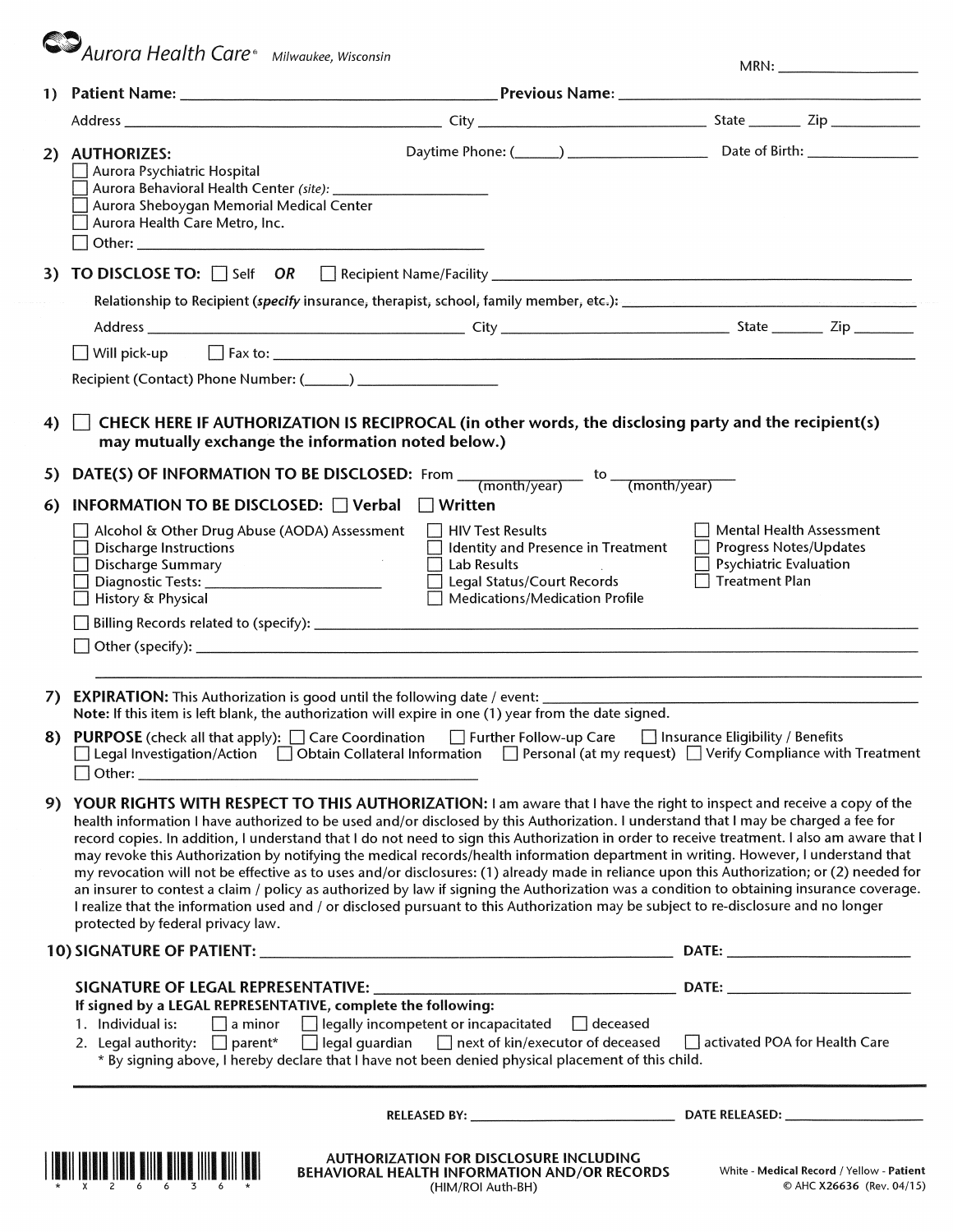

## PATIENT HEALTH INFORMATION ACCESS REQUEST FORM

| PATILINI TILALITI INFONNIATION ACCLESS NEQUEST FONNI                                                                                                                                                     |    |                                                                                                                                                                             |                                                       |       | MRN: _________________________ |
|----------------------------------------------------------------------------------------------------------------------------------------------------------------------------------------------------------|----|-----------------------------------------------------------------------------------------------------------------------------------------------------------------------------|-------------------------------------------------------|-------|--------------------------------|
|                                                                                                                                                                                                          |    |                                                                                                                                                                             |                                                       |       |                                |
| <b>Patient Information:</b>                                                                                                                                                                              |    |                                                                                                                                                                             |                                                       |       |                                |
| <b>First Name</b>                                                                                                                                                                                        | MI | Last Name                                                                                                                                                                   |                                                       |       |                                |
|                                                                                                                                                                                                          |    |                                                                                                                                                                             |                                                       |       |                                |
|                                                                                                                                                                                                          |    |                                                                                                                                                                             |                                                       |       |                                |
| Request that Aurora Health Care disclose my health information to:                                                                                                                                       |    |                                                                                                                                                                             |                                                       |       |                                |
|                                                                                                                                                                                                          |    |                                                                                                                                                                             |                                                       |       |                                |
| <b>Delivery Method Requested:</b>                                                                                                                                                                        |    |                                                                                                                                                                             |                                                       |       |                                |
| <b>Address</b>                                                                                                                                                                                           |    | City                                                                                                                                                                        |                                                       | State | Zip                            |
|                                                                                                                                                                                                          |    |                                                                                                                                                                             |                                                       |       |                                |
| Format Requested (Fees may apply):<br>$\Box$ Encrypted email $\Box$ Non-Encrypted email (Requestor was informed and understands the risks of receiving                                                   |    | records via unsecured email and that personal health information could be accessed by a third<br>party while in transit. Requestor still wants the records in this manner.) |                                                       |       |                                |
| Information to be Disclosed and Dates:                                                                                                                                                                   |    |                                                                                                                                                                             |                                                       |       |                                |
|                                                                                                                                                                                                          |    |                                                                                                                                                                             |                                                       |       |                                |
| $\Box$ Emergency Department Reports<br>$\Box$ Hospital Summary – a general abstract will be sent<br>which includes Discharge Summary, H&P, Consults,<br>Operative Reports, Labs, Radiology Reports & ER. |    | $\Box$ Immunizations<br>Lab Reports                                                                                                                                         | Procedure Op Reports                                  |       |                                |
| Imaging Films (X-ray)<br>Imaging Results                                                                                                                                                                 |    | ⊔                                                                                                                                                                           | Progress Notes/Updates<br>Other: ____________________ |       |                                |
| Patient/Personal Rep Signature:                                                                                                                                                                          |    |                                                                                                                                                                             |                                                       |       |                                |

Print Name and Signature

Aurora will accept any written request from a patient for access to or copies of their own medical record. This form is not required. However, it will provide Aurora with all needed information to assure an accurate response.

| For Office Use Only: |  |  |
|----------------------|--|--|
|                      |  |  |

Health Information Department Verification (Staff initial box when verification has been confirmed):

Demographic information (Name, DOB, Address, Phone Number, email address, last 4 digits of SS#)



PATIENT HEALTH INFORMATION ACCESS **REQUEST FORM** (HIM ROI Patient Request)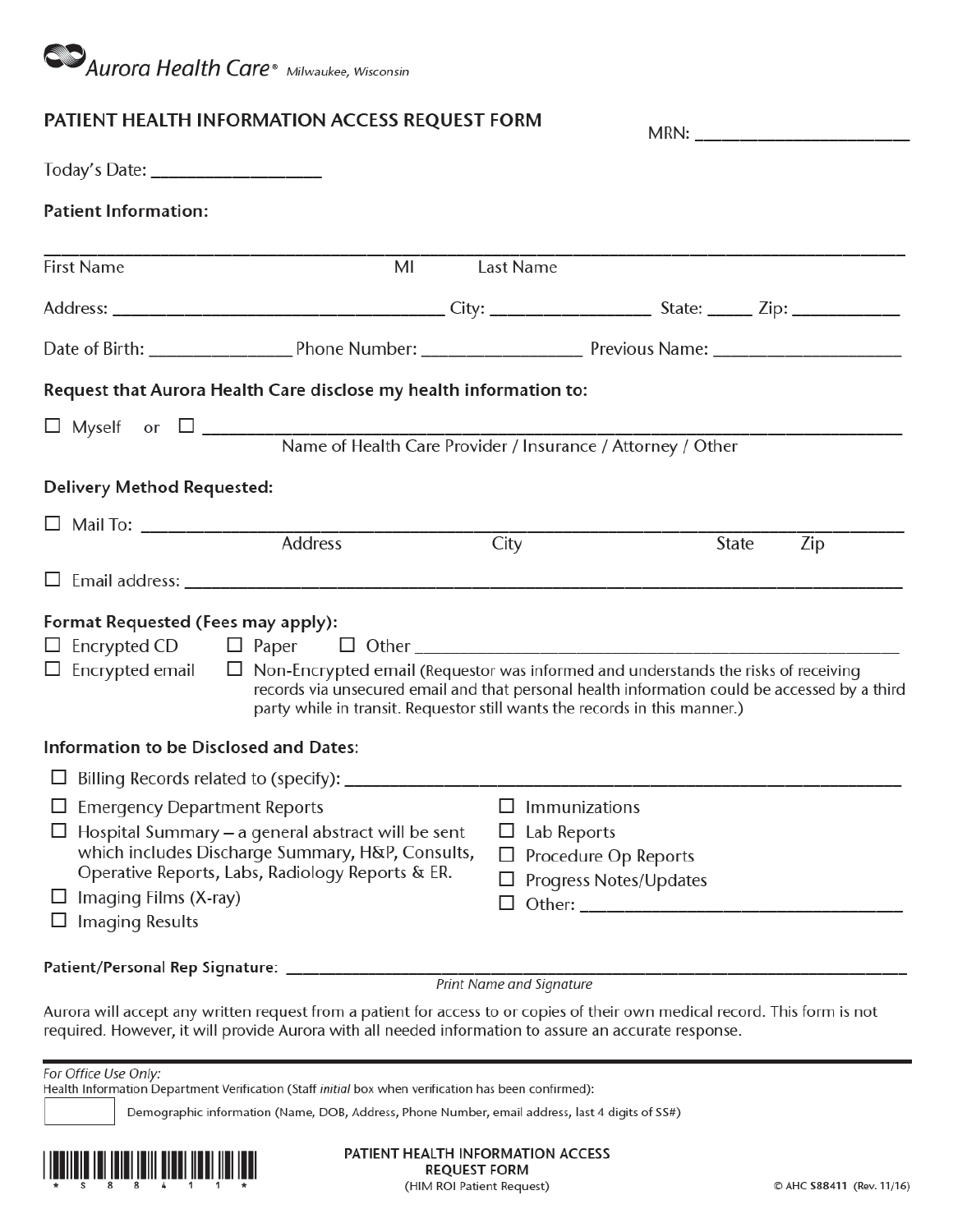## MILWAUKEE COUNTY BEHAVIORAL HEALTH DIVISION (BHD) **AUTHORIZATION FOR THE RELEASE OF CONFIDENTIAL INFORMATION**

| 1. | <b>Client/Patient Name</b>                                                                                                    |            | Date of Birth |                                        | Phone Number                                      |                      |      |
|----|-------------------------------------------------------------------------------------------------------------------------------|------------|---------------|----------------------------------------|---------------------------------------------------|----------------------|------|
|    |                                                                                                                               |            |               |                                        |                                                   |                      |      |
| 2. | Agency/Organization<br>οf<br>Name                                                                                             | Authorized | to            | Release                                | Information                                       | to                   | BHD: |
|    | $\Box$ Team Connect $\Box$ Care Coordination (Crisis Episode)<br>CARS                                                         |            |               |                                        | Access Clinic ROI Medical Record Fax 414-257-8167 |                      |      |
| 3. | Address 2012<br>Phone number                                                                                                  |            |               |                                        |                                                   |                      |      |
| 4. | Two-Way Exchange of Information: I authorize this information to be released between the designated organizations. Yes $\Box$ |            |               |                                        |                                                   | $\mathrm{No} \ \Box$ |      |
| 5. | Type of Information and Records Authorized for Release: All medical records related to (specify condition, treatment, etc.):  |            |               |                                        |                                                   |                      |      |
|    | for date period of _______ to ________ for the following records:                                                             |            |               |                                        |                                                   |                      |      |
|    | Diagnosis<br>HIV Test Results/AIDs-related                                                                                    |            |               | <b>Treatment Plans</b>                 |                                                   |                      |      |
|    | History & Physical<br>□                                                                                                       |            |               | $\Box$ Individual Education Plans      |                                                   |                      |      |
|    | Social History                                                                                                                |            |               | $\Box$ Progress and Therapy Notes      |                                                   |                      |      |
|    | Psychiatric/Psychological Evaluations                                                                                         |            |               | $\Box$ Progress Notes Related to AODA  |                                                   |                      |      |
|    | <b>Mental Status Examinations</b>                                                                                             |            |               | $\Box$ Lab and Diagnostic Test Results |                                                   |                      |      |
|    | Psychometric Assessments                                                                                                      |            | п             | <b>Court Orders</b>                    |                                                   |                      |      |
|    | <b>Substance Use Assessments</b>                                                                                              |            |               | $\Box$ Reports from Other Agencies     |                                                   |                      |      |
|    | Rehabilitative Assessments                                                                                                    |            |               | $\Box$ Discharge Summary               |                                                   |                      |      |
|    | <b>Medical Orders</b>                                                                                                         |            |               | $\Box$ Other:                          |                                                   |                      |      |
|    | <b>Medication Administration Records</b>                                                                                      |            |               |                                        |                                                   |                      |      |

- Effective Dates of Authorization. This authorization will expire 12 months from the date of signature. 6.
- Revocation. Authorization may be revoked by submitting a written notice of revocation effective the date of the written notice. Revocation does  $7.$ not apply to information released before the revocation notice.
- Purpose, Use of Information Disclosed, and Further Disclosure: I authorize the above-named agency/organization to disclose the above indicated 8. information for the purposes of coordinating services for me. I understand that my information may be re-disclosed pursuant to this release to establish my eligibility for programs or benefits or to coordinate my services as necessary to carry out payment and/or healthcare operation activities (but not for treatment purposes) or for Medicare, Medicaid or CHIP audit or evaluation, including a civil investigation or administrative remedy, as permitted by 42 CFR Part 2, and as further controlled by applicable State of Wisconsin and Federal confidentiality rules, including, but not limited to: 42 CFR, Part 2, the Health Insurance Portability and Accountability Act (HIPAA), 45 C.F.R. Parts 160 & 164, Wis. Adm. Code §§ HFS 92.05 and 92.06, and Wis. Stat. § 51.30.
- Prohibition on Disclosure for Alcohol and Drug Abuse Records: Alcohol and drug abuse records are protected by Federal confidentiality rules,  $\mathbf{Q}$ 42 CFR, Part 2, the Health Insurance Portability and Accountability Act (HIPAA), 45 C.F.R. Parts 160 & 164, Wis. Adm. Code §§ HFS 92.05 and 92.06, and Wis. Stat. § 51.30. The Federal rules prohibit making any further disclosure of drug and alcohol abuse records unless expressly permitted by written consent of the person to whom it pertains or as otherwise permitted by 42 CFR, Part 2. The Federal rules restrict any use of such information to criminally investigate or prosecute an alcohol or drug abuse patient.
- 10. Signature. I authorize the use and/or disclosure of my confidential information. I may receive a copy of this consent form. I may also inspect, and upon payment of the usual fee, receive a copy of the released information. Further, I understand that in the event that my information has already been shared by the time my authorization is revoked, it may be too late to cancel permission to share my health data. I understand that I do not need to give any further permission for the information to be shared with the person(s) or organization(s). I understand that the failure to sign/submit this authorization or the cancellation of this authorization will not prevent me from receiving any treatment or benefits I am entitled to receive, provided this information is not required to determine if I am eligible to receive those treatments or benefits or to pay for the services I receive.

Signature

Date

Witness

Date